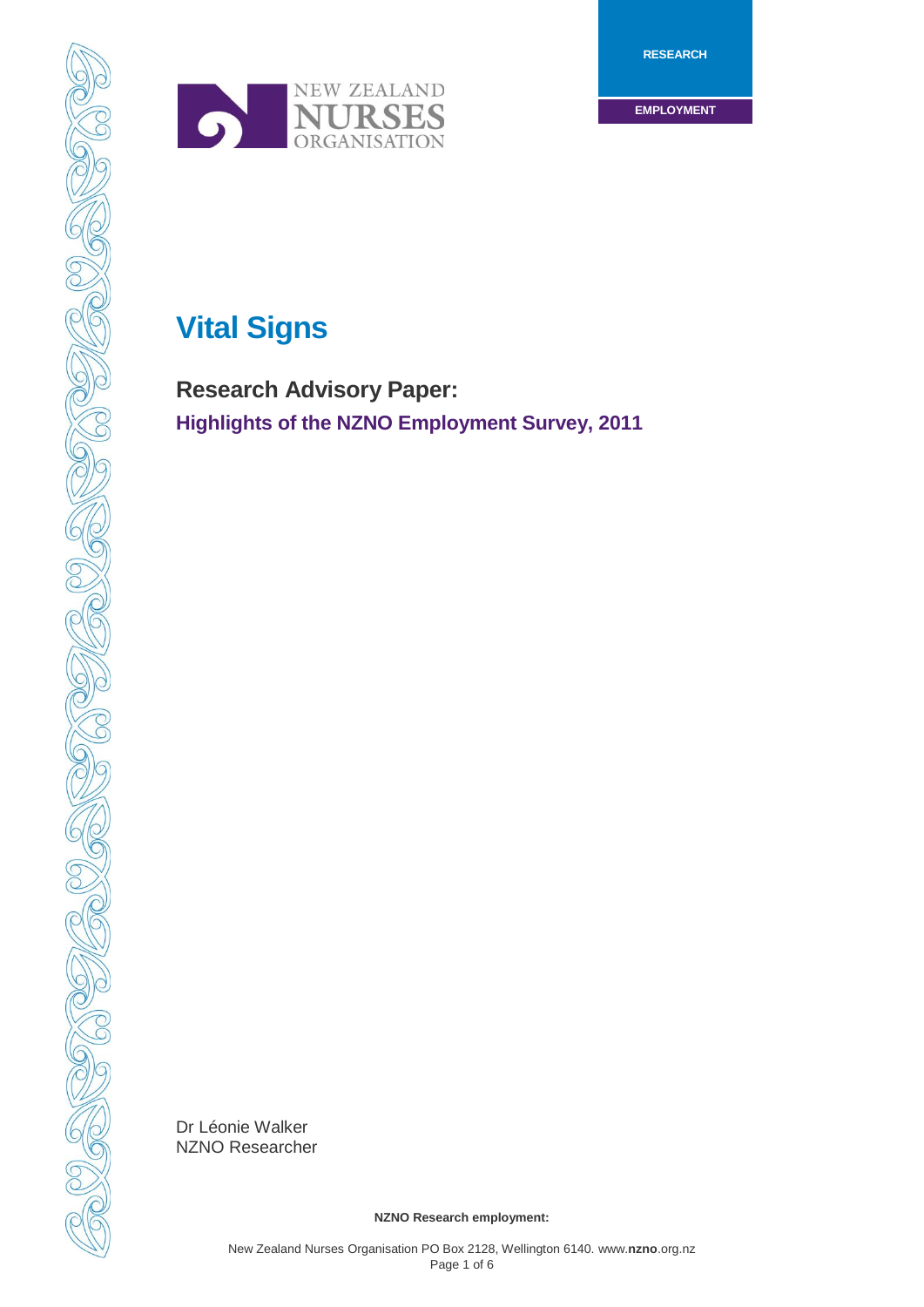# **Executive Summary**

This report documents the results of a survey of a random sample of NZNO members. A 10% sample was drawn by computer from the 45,000 membership, representing nurses and care givers from across New Zealand. Midwives were excluded from the sample on this occasion.

The questionnaire was adapted for use in New Zealand from the UK RCN 2008/09 employment survey (parts of which have been standardised since 1992) allowing for international comparisons to be made. Incremental changes have been made to the survey following experience from the 2008/09 survey, and taking account of known changes since then. NZNO membership is largely representative of the New Zealand nursing workforce as a whole, and it is hoped that the results will provide a useful picture of the employment and morale of nurses.

A representative sample of the nursing workforce (compared to the NZNO membership data base, and major demographic characteristics reported by the Nursing Council of New Zealand) was achieved.

Issues related to age demographics, low pay, increasing workload, and significant organisational restructuring continue to contribute to a considerable part of the nursing workforce who will be looking to leave nursing, to nurse overseas, or to retire within the next ten years. These appear to be balanced for now partly by other factors leading to nurses continuing to work long past the normal retirement age.

Changes to the Enrolled Nurse scope of practice (including a drop in employment opportunities as Enrolled Nurses), difficulties experienced by some newly qualified New Zealand nurses finding suitable employment or supported Nurse Entry to Practice places, and evidence for a drop in the availability of paid access to continuing professional development particularly in the DHB sector, if not addressed urgently, may have longer term implications for the New Zealand nursing workforce and the health service.

Specific issues for nurses under 30 years of age, particularly related to shift work practices and family responsibilities, were explored in more detail in a separate report *Young Nurses in Aotearoa New Zealand* and specific recommendations made for the long term retention of these skilled and vital health workers.

**Endorsed by Board of Directors:** February 2011 Principal author: Dr Léonie Walker **Correspondence to:** leoniew@nzno.org.nz

#### **Mission statement**

NZNO is committed to the representation of members and the promotion of nursing and midwifery. NZNO embraces Te Tiriti o Waitangi and works to improve the health status of all peoples of Aotearoa/ New Zealand through participation in health and social policy development.

© 2011 This material is copyright to the New Zealand Nurses Organisation. Apart from any fair dealing for the purpose of private study, research, criticism or review, as permitted under the Copyright Act, no part of this publication may be reproduced by any process, stored in a retrieval system or transmitted in any form without the written permission of the Chief Executive of the New Zealand Nurses Organisation (NZNO), PO Box 2128, Wellington 6140.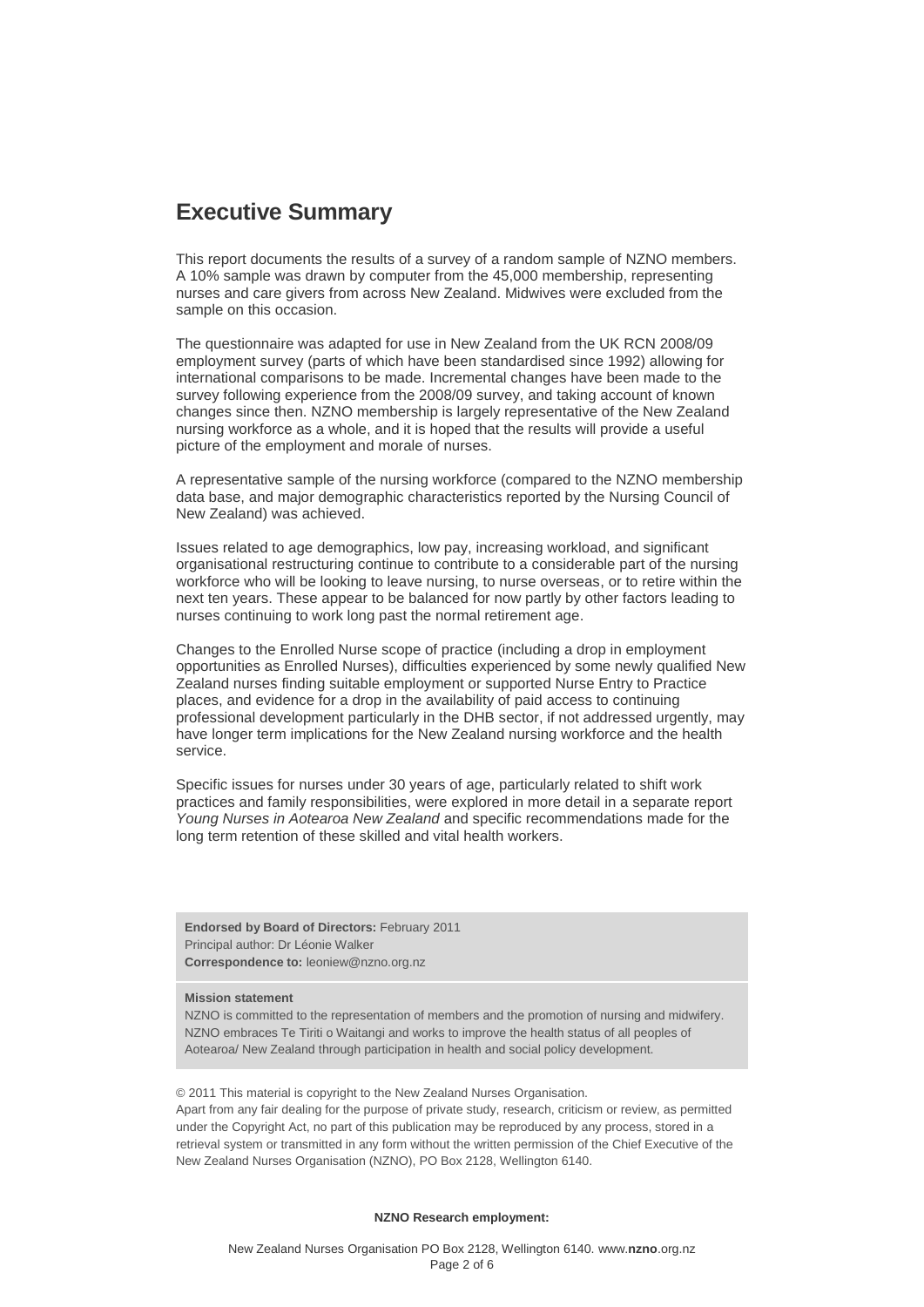# **Background and Context**

The questionnaire was adapted for use in New Zealand from the UK RCN 2008/09 employment survey (parts of which have been standardised since 1992) allowing for international comparisons to be made. Incremental changes have been made to the survey following experience from the 2008/09 survey, and taking account of known changes since then. NZNO membership is largely representative of the New Zealand nursing workforce as a whole, and it is hoped that the results will provide a useful picture of the employment and morale of nurses.

This is the second biennial employment survey of NZNO nurse and care giver membership, and was undertaken in the December of 2010, some six months after a one year Multi Employer Collective Agreement was reached with DHB employers, and 2 years into a major recession, and increasing health service reform and budget constraint initiated by the incoming National party government.

The RCN 2009 survey reported on the effects of recession and reorganisation over a similar time period. The UK represents a significant source and destination country for nurse migration to and from New Zealand, so comparisons with the RCN survey are therefore timely.

# **Ethical Issues**

Ethical approval for a biennial anonymous survey of NZNO members was sought and gained under expedited review from the New Zealand Multi-region ethics committee (MEC/08/30EXP)

# **Methods**

A web-based survey of NZNO members was undertaken in December 2009. Midwives were excluded from the 10% random sample on this occasion. Invitations to participate in the web-based survey were sent by e-mail link, along with a covering letter. Participants were also offered a reward for their time spent participating with (voluntary) entry into a pre-Christmas ballot, with a chance of winning \$50. Contact details for the entry into the drawer were separated at source from all answers, and participation was kept anonymous.

## **Questionnaire design**

NZNO wishes to thank the RCN, and Jane Ball / Geoff Pike from Employment Research Ltd for their permission to use and adapt the questionnaire. The RCN survey was extensively and iteratively adapted for use in New Zealand in consultation with the NZNO Professional Nursing Advisory team, and cognitive testing and piloting was also undertaken at the NZNO annual conference. The questionnaire covers core employment issues (contracts, hours, pay, job change) along with demographic details, and items related to plans for, and perceptions of, working life. The attitudinal rating scales were identical to those used in 2008/9, allowing change over time to be tracked, and kept as similar as possible to the standardised RCN set to allow international comparisons.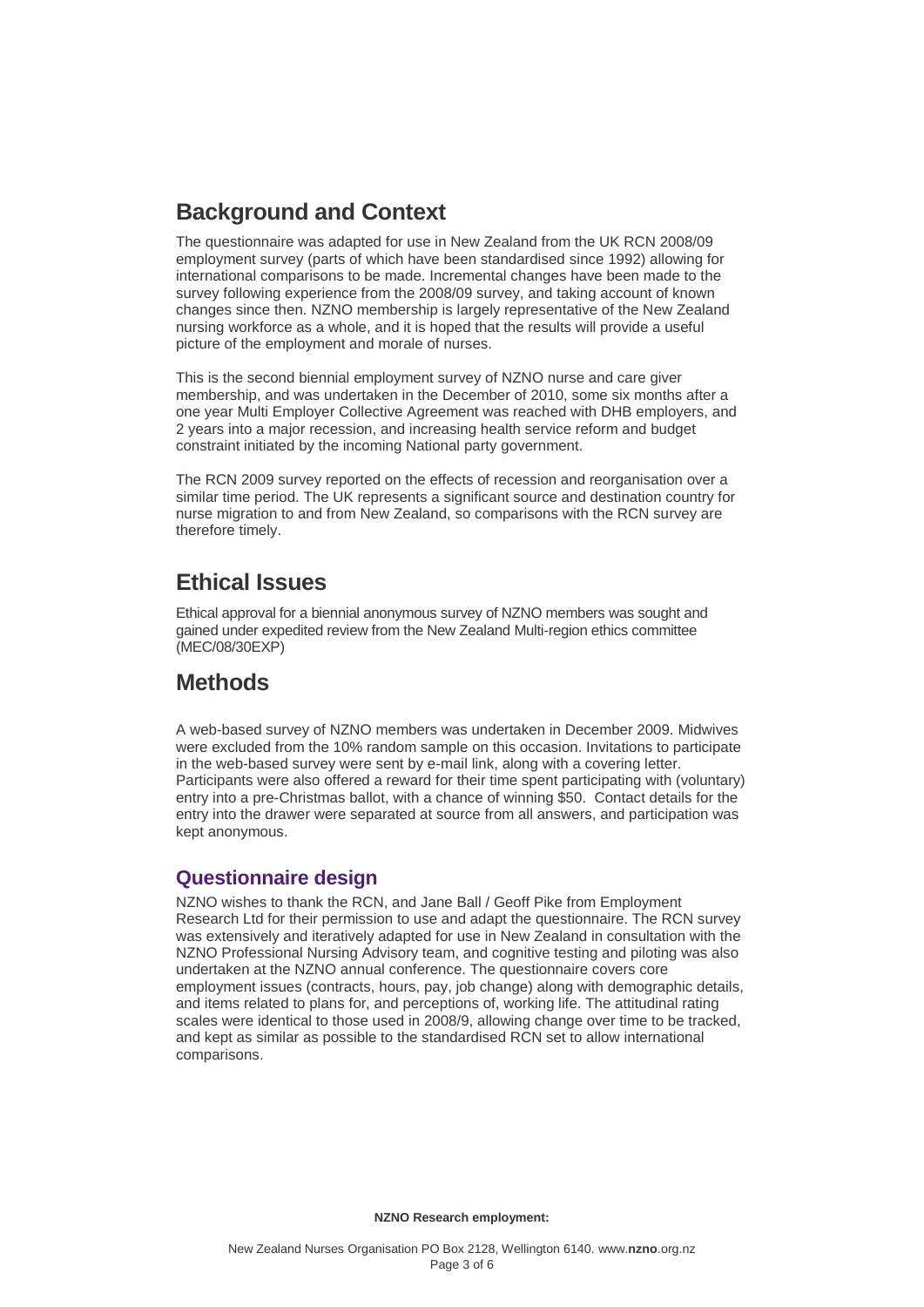# **Sample and Response rate**

4790 invitations were sent out, 31 were returned as not known at the address available. 1076 responses were returned, giving a response rate of 23%. This is considered a good response rate for a detailed web-based questionnaire where no reminder is sent out.

# **Results**

# **Profile of the nursing workforce**

The nursing workforce, in common with the workforce as a whole appears to have responded to uncertainty in general employment, and to unemployment by working longer hours and changing employment less than was seen two years ago. There are also ongoing changes to the regulatory structures, roles and scopes of practice, and to the education of nurses. While other data about age, ethnicity, gender and qualifications exist, this survey also documents the proportions of such nurses, their employers and job titles. This allows comparisons with other items in the survey, such as pay, working patterns, second jobs, career plans and perceptions of nursing roles and careers. 2009-2010 was also a period following national and international recession and a change of government in New Zealand. Evidence of substantial structural and organisational change in the New Zealand Health system has been captured.

# **Pay**

Across all sectors and roles nurses agree or strongly agree that they are poorly paid. There are continuing disparities in pay between sectors, and also perceived gaps between nurses and other comparable professionals. For those working in other sectors (Primary Care, Maori & Iwi employers) the pay gaps with DHB nurses are perceived as unfair. While a modest pay settlement was secured in 2010, other settlements in the public sector, tax changes and continuing inflation in all areas, combined with a perception of having to "work harder for less" meant pay was a significant area of discontent for very many.

## **Working hours**

While nurses are mostly satisfied with their hours, large numbers work part time or casual hours. This is particularly associated with the need for work life balance, child care responsibilities and a desire not to work rostered and rotating shifts. (Younger nurses are much less content to work shift patterns that conflict with family or other social demands. This is explored more fully in the YNS.) There is evidence that the pool of part time workers prepared to regularly work additional shifts have found it increasingly hard to get the extra hours they would like to work. This is a significant change from two years ago, and has implications for staffing levels and also for enabling employers to manage their nursing workforce with higher patient contact time than previously. While there has been a reported easing of the difficulties seen over the last few years in recruitment of nurses, ongoing re-structuring and financial difficulties in the DHB sector mean that fewer casual nurses are employed, and that some posts are either frozen or disestablished. Nurses are continuing to work part time long past usual retirement age. The assumptions based on the continued existence of a pool of semiretired nurses prepared to work small numbers of shifts may also need to be robustly tested if the longer term workforce planning is to be adequate.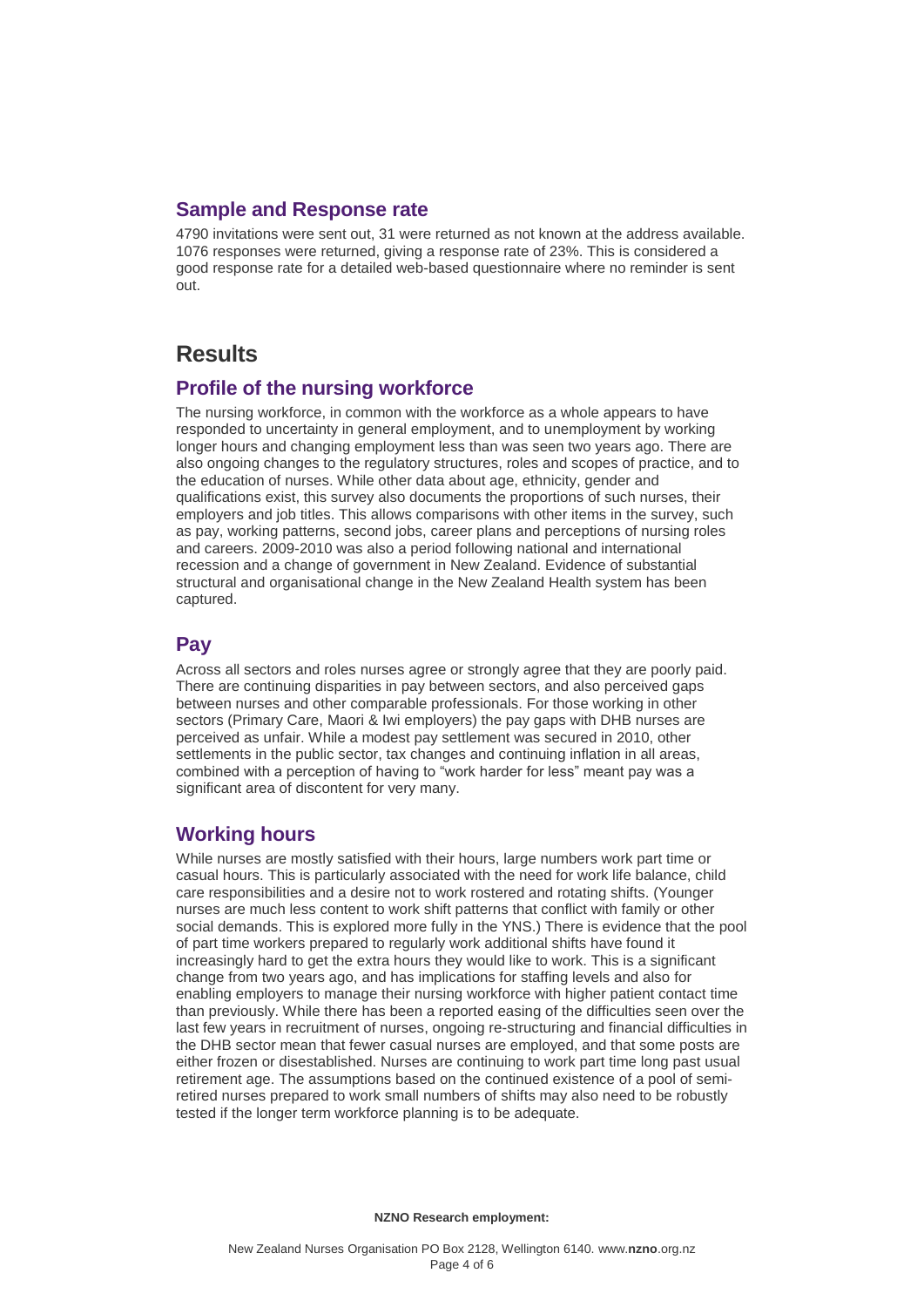## **Workloads and staffing**

While in New Zealand specific staff to patient ratios are not mandated or expected, it is clear that many nurses feel the workload and pressure caused by increasing numbers and higher acuity of patients, combined with a perceived lack of experienced staff, high vacancy rates, freezing of posts, and the inability to cover vacancies, holidays and sickness and education leave is contributing significantly to reduction in job satisfaction, and to increased stress. This is a trend that has increased since 2009. Loss of senior positions has a dual effect of reducing skilled mentorship, and of further limiting opportunities for career progression. Continued reduction in satisfaction with the quality of care given, and the knock-on effect on ability to take leave or attend training will also have long term implications.

#### **Job change**

There continues to be a relatively high level of staff turnover, with stress and lack of prospects being key drivers for job change. Choice of hours, dissatisfaction with workload, and bullying also all contributed to nurses changing jobs. 7.5% respondents, representing the whole nursing workforce would like to work overseas. This is an increase compared to 2009.

The aging profile of the workforce also means many will be coming up to retirement within the next ten years.

## **Enrolled Nurses**

278 Enrolled Nurses completed the survey, there is a broad spectrum of views about the recent changes to the scope of practice for Enrolled Nurses, and a range of experiences and perceptions of the role and the esteem in which the role is held. There is apprehension about future employability, as Enrolled Nurses, and resentment and resignation for some for the need to undertake more training and accreditation; for some, in the last years of their employment before retirement, this requirement may prove a hurdle too high.

## **Restructuring**

There is considerable evidence of ongoing and widespread organisational change throughout the health sector. Claims that "back office" functions only are being lost are challenged, with reports of job losses, support staff reductions, poorer staff to patient ratios, and in particular a loss of clinical nursing leadership. Uncertainty and loss of expertise are adding to pressure at work, and any productivity gains risk being lost due to burnout, loss of goodwill, and dysfunction caused by removal of experience and safety structures.

## **Continuing Professional development**

There is considerable variation by employer and by role between the amounts of *paid*  time spent on Professional Development for nurses working for different employers – from none to months. There are also different rates of access to mandatory training on topics such as infection control or cultural safety. Patterns of access to paid Professional Development related to role and employer were discernable, and while nurses have always put their own time into their development, those with children clearly find the competing calls on their time stressful. Equally, access to regular appraisals was very patchy, with many answering "never" to the question related to their last appraisal.